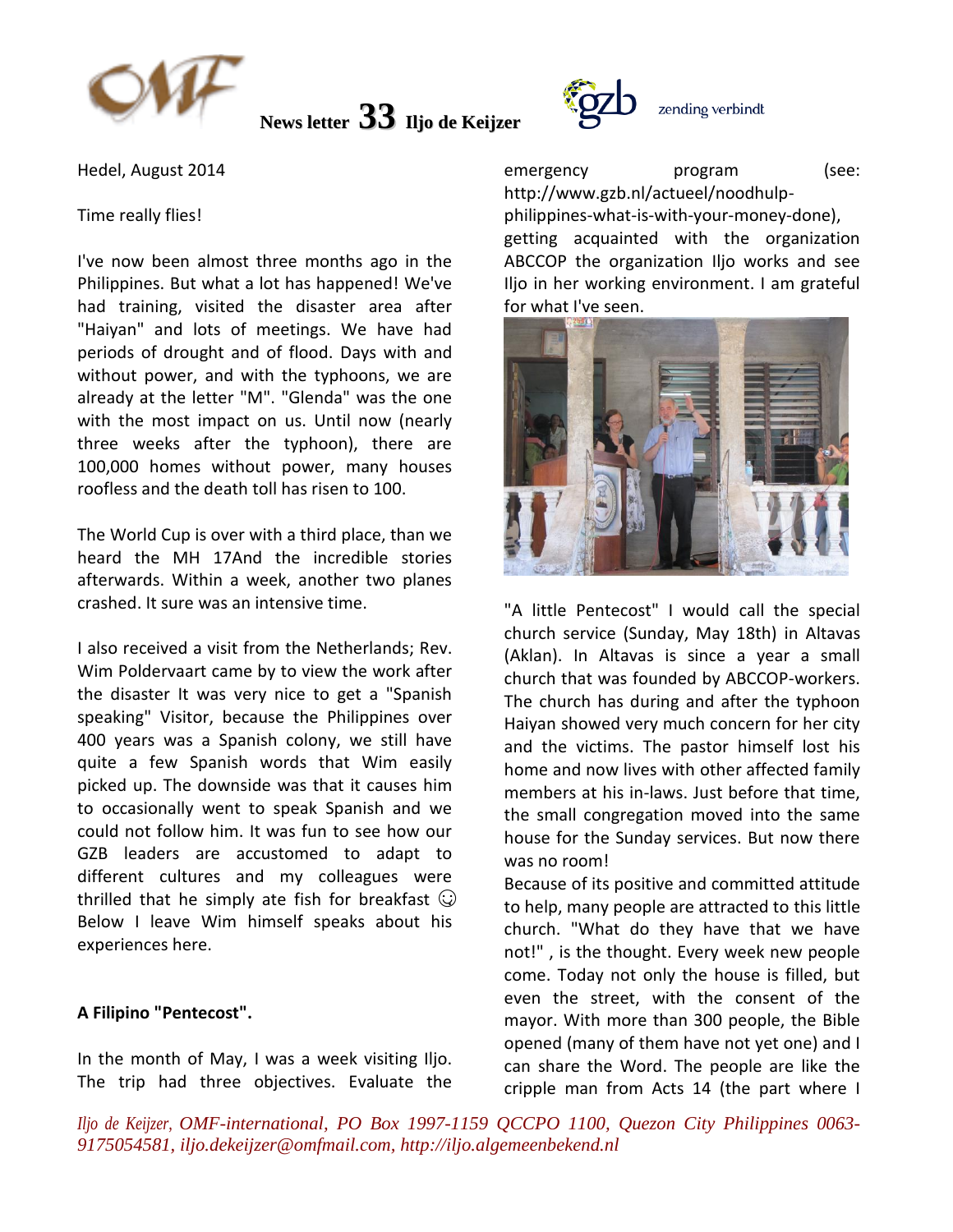

**News letter 33 Iljo de Keijzer**

preach the Word from). They listen attentively to the Gospel Nothing, not even the heat - it's around 40 ° Celsius - can interfere. For some it is the first time they hear the Gospel. The liberating gospel. The joy is great and the music is heard far into the village. People come to faith. The concern of the church is now: How we equip them (partly a function of Iljo and her team) and how we can get our own building where all these people can come together" (There is now a land loan given, but you still have no building standing with that. That is no problem for them: the Lord is their God and Savior!)

I am silent and deeply grateful for what the Lord has done, is doing and will do. What is still the secret of these people? Frankly, it's no secret. It is what Acts. 2: 1 says they were all united together. I am reminded of Psalm 133: 3

Where love lives, the Lord commands' blessing:

There He Himself dwells, there is His salvation obtained And life for ever.

There lives the Lord. Here lives the Lord; in this simple-hearted!

Ds. Wim Poldervaart

Last week (24 July), Rev. Chito Ramos, Leader of ABCCOP was able to visit the the GZB office.

### **A nice piece of reciprocity.**

We have also been granted a number of projects to help in Aklan to help their church building and training for new believers and leaders. Church people are helped to a start some form of income again.

For those who want to see more, want to donate and want to stay informed look at: http://www.gzb.nl/project/gzb-loves noodhulpactie#.Uq - BaVq4dc, https://vimeo.com/100676115 or find me on facebook.

#### **Mission trip**

The team from Rhenen has now also arrived. They slept in the poorer districts, evangelism done, "loomed" gospel bracelets, kids clubs and gave guitar lessons and even a website was designed for ABCCOP. If you want to follow them. **please check:** www.diaconalereisfilipijnen.waarbenjij.nu In my next newsletter, I will make them talk about their impressions!

#### **Teachers training**

A week after my arrival was the second week of our training new teachers in the mobile Bible School. Also this week was again visited by more than 50! Some who had missed the first week were still others who had a replacement sent really could not and the few sick, looking forward to the third training this month.



People willing to support this special unique training oppertunity you can through: P65247 (OMF) of PH.1.002 (GZB).

*Iljo de Keijzer, OMF-international, PO Box 1997-1159 QCCPO 1100, Quezon City Philippines 0063- 9175054581, iljo.dekeijzer@omfmail.com, http://iljo.algemeenbekend.nl*